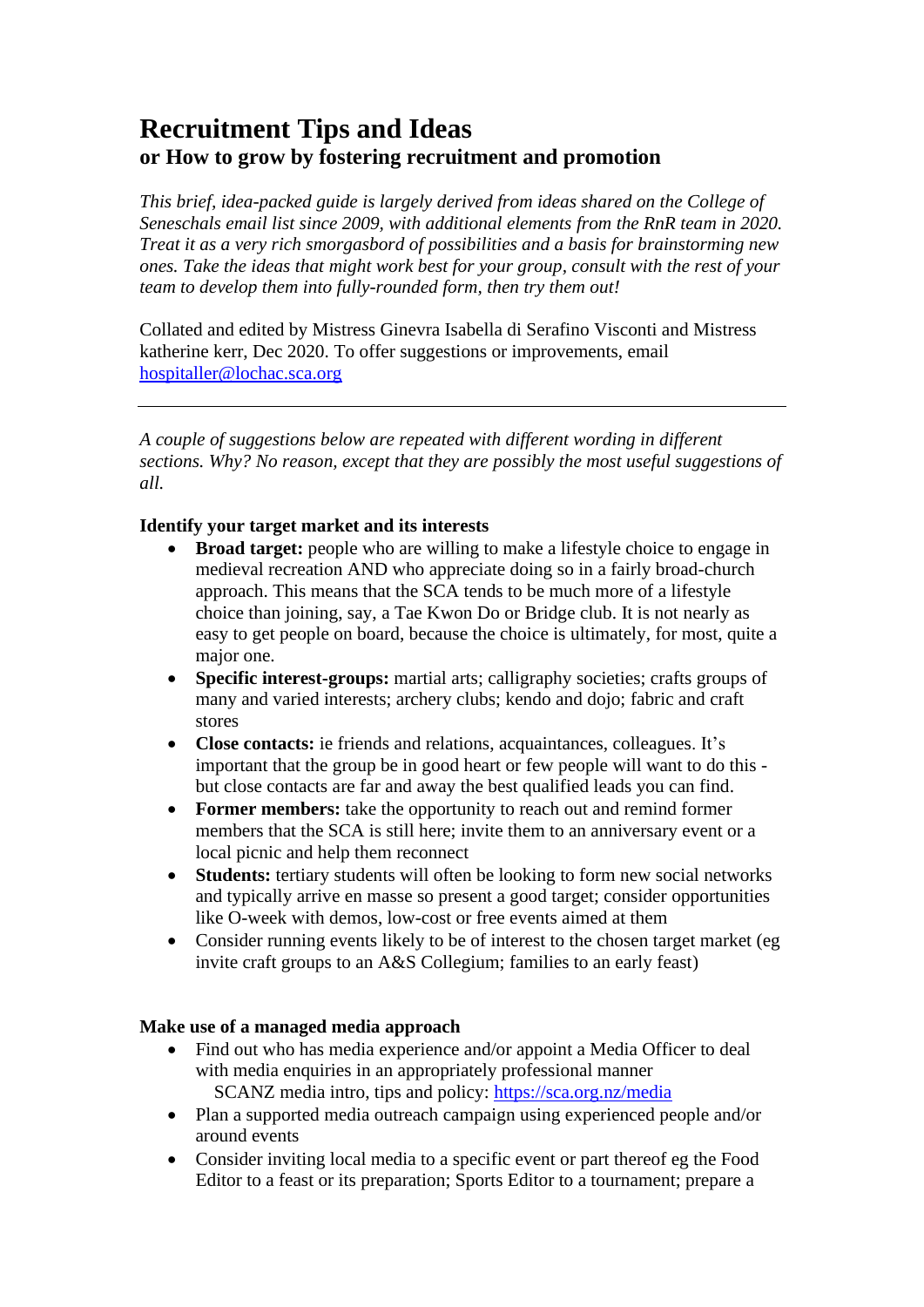release with useful info such as a quick-description of the SCA, names (correctly spelled!) of key people etc

- Ensure everyone knows what is expected. The media need to be briefed on requirements (eg timing, garb, interviewees etc); members need to know what is happening and when so they can choose to take part or not.
- Understand how the media works (eg fast response, serious deadlines) and what doesn't work (eg don't expect to be able to vet photos or edit content)
- Use social media as an effective promotional tool keep it current, keep it friendly and exciting – some of our easiest recruits in recent years have come from folk who first encountered the SCA through social media pages. Note the benefits of having a regularly-updated group page, linked to/from your website with lots of photos and different activities showing, visible to search engines and with a name like "xyz Region Medieval – SCA <groupname>" so it's easier to find for people doing a casual search for local medieval activities. Make sure there's an inquiry link and make sure inquiries are followed up!
- Don't forget your website! See [https://seneschal.lochac.sca.org/luring](https://seneschal.lochac.sca.org/luring-newcomers-via-your-website)[newcomers-via-your-website](https://seneschal.lochac.sca.org/luring-newcomers-via-your-website)
- Consider using Meetup.com if you see it already has a decent number of listings for your city/region. There is a cost, but it has served other groups well for a while. So perhaps it's worth an active (and measured!) experiment for 6 to 12 months, longer if it works for you.

## **Check out social outreach opportunities**

- Check your local newspaper or e-noticeboard see if they run a free ad for groups in their 'community diary' and a 'what's on' in the local area and advertise practices or events that would be OK for a public presence
- Take advantage of local community festivals or events (eg St George's Day, Heritage Week, Bunnings sausage sizzles, school fairs)
- Identify regular annual events which may offer a demo opportunity or other relevant marketing/advertising opportunity (eg Ren Faires, Armageddon, Oweek, Arms & Militaria Shows, A&P shows etc)
- Touch base with the local library, adult education facility, council offices or other venues with display areas and offer to provide a display that can be tied in with their own interests and activities
- Demos can be good but it's important to encourage engagement with conversation starts, active activities (eg fighting, weaving, fletching); have fighters salute the crowd and go mingle at the end. And it's *vital* to have a follow-up simple event one or two weeks later with support material like flyers to encourage people to come along to that

### **Develop recruitment-friendly resources**

- Review flyers and brochures to keep them up-to-date and relevant, ensure contact information is likely to remain valid as long as possible (eg website URLs, group email address, Facebook group addresses)
- Tailor your posters for the places you put them. Eg fighting ones up in gaming stores and dojo; A&S ones up in craft stores; feasting ones up at food and cooking equipment shops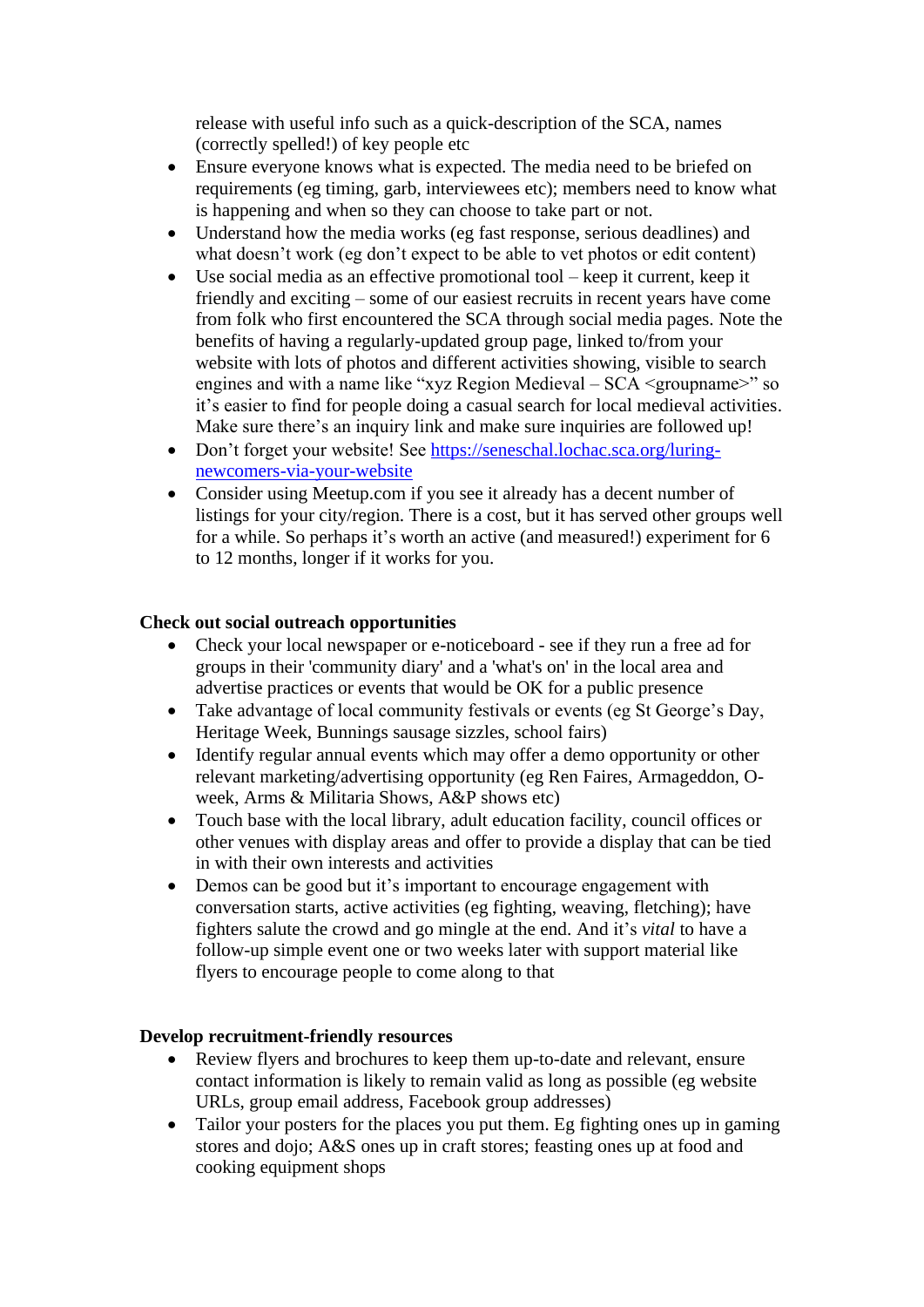- Ensure your group members have copies of brochures and/or introduction cards they can hand out and strongly encourage them to do so; hand several out to members 2-3 times a year or before demos – constantly refreshing their supply makes it clear that you *really expec*t them to keep them in their wallets or purses and hand intro cards out, not simply keep them as an interesting souvenir. See intro card examples below.
- Make sure your advertising materials contain a range of activities and images (useful to showcase diversity, family-friendly, age-friendly etc)
- Have an SCA sign with URL or QR code for further information and use it! Get it in shot when people ask for selfies.
- Have a clipboard to collect email addresses for follow-up then do it!
- Have a system in place even if it's only a shared spreadsheet for tracking newcomers from first contact through to the point they are well engaged in the group – keep good records about interactions with each and see what seems to work and what doesn't.
- Remember to pay special attention to newcomers at their first few events and activities – remember their names, remember to introduce them to other people, especially if they've expressed an interest in particular areas. If it's a large event with a fair few out-of-towners (e.g. a Crown event), be sure to keep looking for genuine newcomers – don't assume an unfamiliar face is just an SCA visitor from another group.
- When planning events and activities, pay attention to issues like wheelchair access, proximity to public transport and parking, access to power points, provision for allergies and other age or health considerations. Your event teams should plan for such things to the extent they are capable, not ignore them by default.

## **Make use of your best resource – your members**

- Help your people to have a standard spiel ready, especially if they are the kind of member who knits mail in public or wears their garb to the supermarket on the way to events
- Wearing SCA-related T-shirts can spark interest and conversation this happens more often than you might think
- Support your Chatelaines/Hospitallers by encouraging your people to take responsibility for talking to members of the public and, especially, to newcomers at the first couple of events
- Structured A&S nights or joint practices can help with engagement and social atmosphere especially if you can combine a broad range of activities (eg fighting, rapier, archery, group projects, A&S etc); being non-garbed reduces the barrier as do having these in public locations. The combination of energy, activity and sociability is a strong one.
- Run regular garbed tournaments or musters in public parks, with attendant local publicity, and encouragement for SCAdians to bring their cautious currently-non-garb wearing friends along to try the water
- Don't forget people who were playing until a few years ago, then dropped out for whatever reason. The reason for leaving may have gone away or become less significant (e.g. children getting older, group activities or politics changing) - but they may need a little nudge to recall that you exist and that you're fun. Such folk can be the lowest of low-hanging fruit.